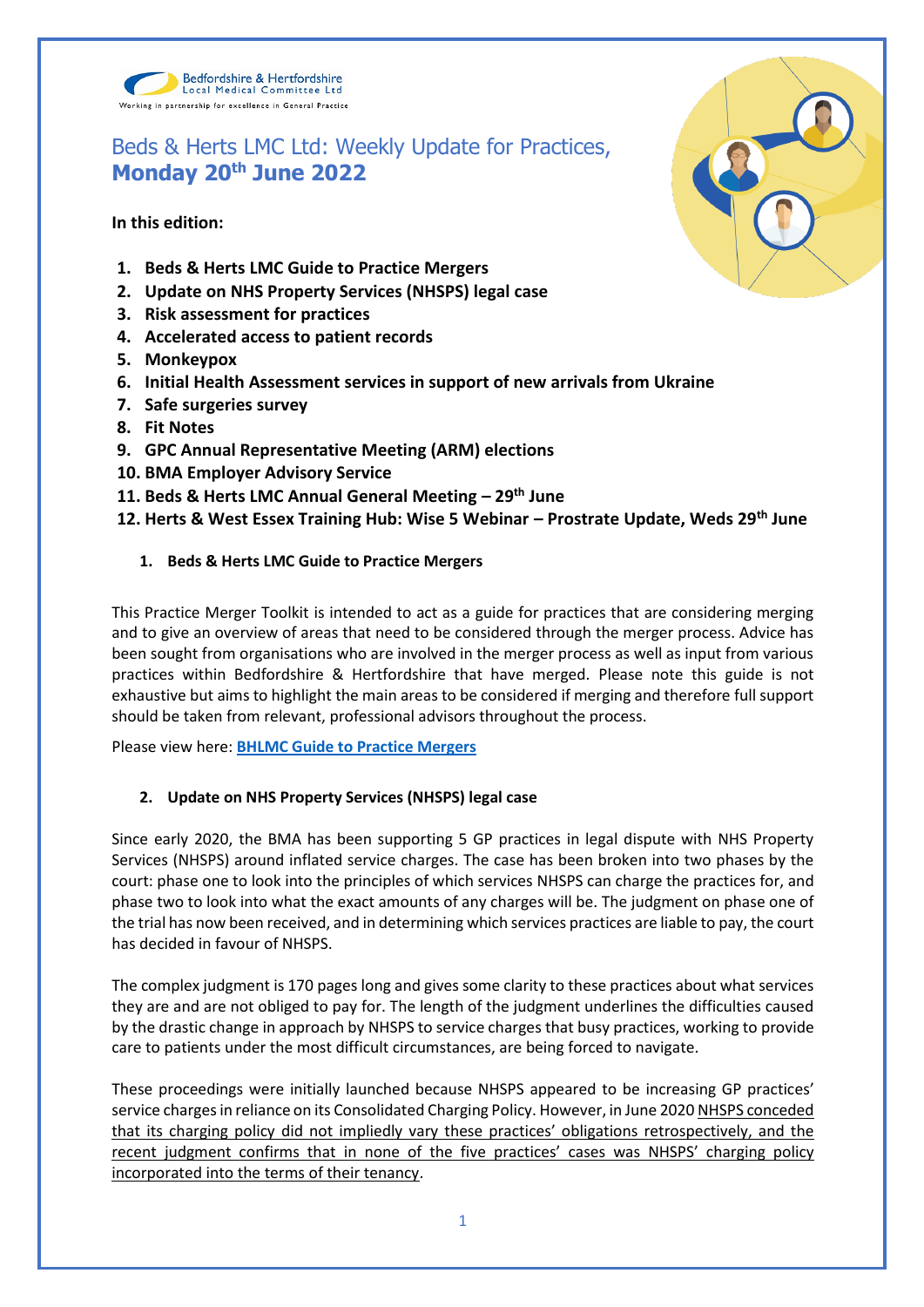GP practices' service charge obligations can only be determined on a case-by-case basis. The judgment confirms that practices facing demands for fees that they do not understand should take a constructive approach, and seek their own advice to investigate what is and is not recoverable by way of service charges. This has always been the GPC approach and they have consistently advised practices to do their own due diligence.

During these proceedings NHSPS has vastly revised its claims for outstanding service charges, in one case being reduced by as much as 34% (more than £178,000). This underlines the opacity of NHSPS' methods for calculating charges. Had the BMA not supported the GP practices in this case to defend NHSPS' claims for charges they could have overpaid hundreds of thousands of pounds to NHSPS, which NHSPS was unable to substantiate when required to do so.

The case is not over, with the next stage to determine how much these practices may owe, if indeed they received the services to the required standard or even at all. BMA/GPC is discussing next steps with the legal team, and will provide further updates and guidance as they become available.

DR Solicitors have also **[written a blog](https://www.drsolicitors.com/nhsps-service-charges-test-case-judgment-what-does-it-mean-gp-practices)** on this case.

## **3. Risk assessment for practices**

BMA/GPC has revised its **[guidance on COVID-19 risk assessment for practices](https://www.bma.org.uk/advice-and-support/covid-19/gp-practices/covid-19-toolkit-for-gps-and-gp-practices/risk-assessment-for-gp-practices-in-england)**, following the updated NHSE/I national infection prevention and control (IPC) manual for England.

The **[IPC manual](https://www.england.nhs.uk/publication/national-infection-prevention-and-control/)** is clear about the need for local risk assessments for staff in contact with COVID-19, which is particularly important now that the requirement for social distancing and mask wearing is no longer obligatory. It is still the employer's responsibility to ensure safe working for staff, and thus a risk assessment should still be carried out and appropriate mitigations put in place.

People who come to GP practices are more likely to be ill or clinically vulnerable, so it's vital that practices are able to exercise discretion to protect patients and staff. Especially in the context of rising abuse towards practice staff, people must be assured that if practices are asking them to continue wearing masks this is for the safety of everyone in the building.

The BMA will support practices and doctors who continue to ask patients and staff to wear face masks where they feel this is necessary.

#### **4. Accelerated access to patient records**

We would like to update you on developments with regard to the provision of prospective access to patient records. This new service was due to go live at the end of 2021 but was delayed due to concerns from the profession. The Secretary of State has now confirmed a launch date of the 1st November 2022.

The GP Committee's IT Policy Group has been having weekly calls with NHS England and has participated in several workshops looking at clinical safety issues, redaction and guidance documents. BMA/GPC has worked with system suppliers and with safeguarding leads and they hope mitigations will be in place to address any ongoing safety concerns. They are also awaiting feedback from early adopter sites.

There are several steps that practices need to take between now and the launch date and BMA / GPC will provide guidance on this shortly. Work is still ongoing and BMA/GPC are making all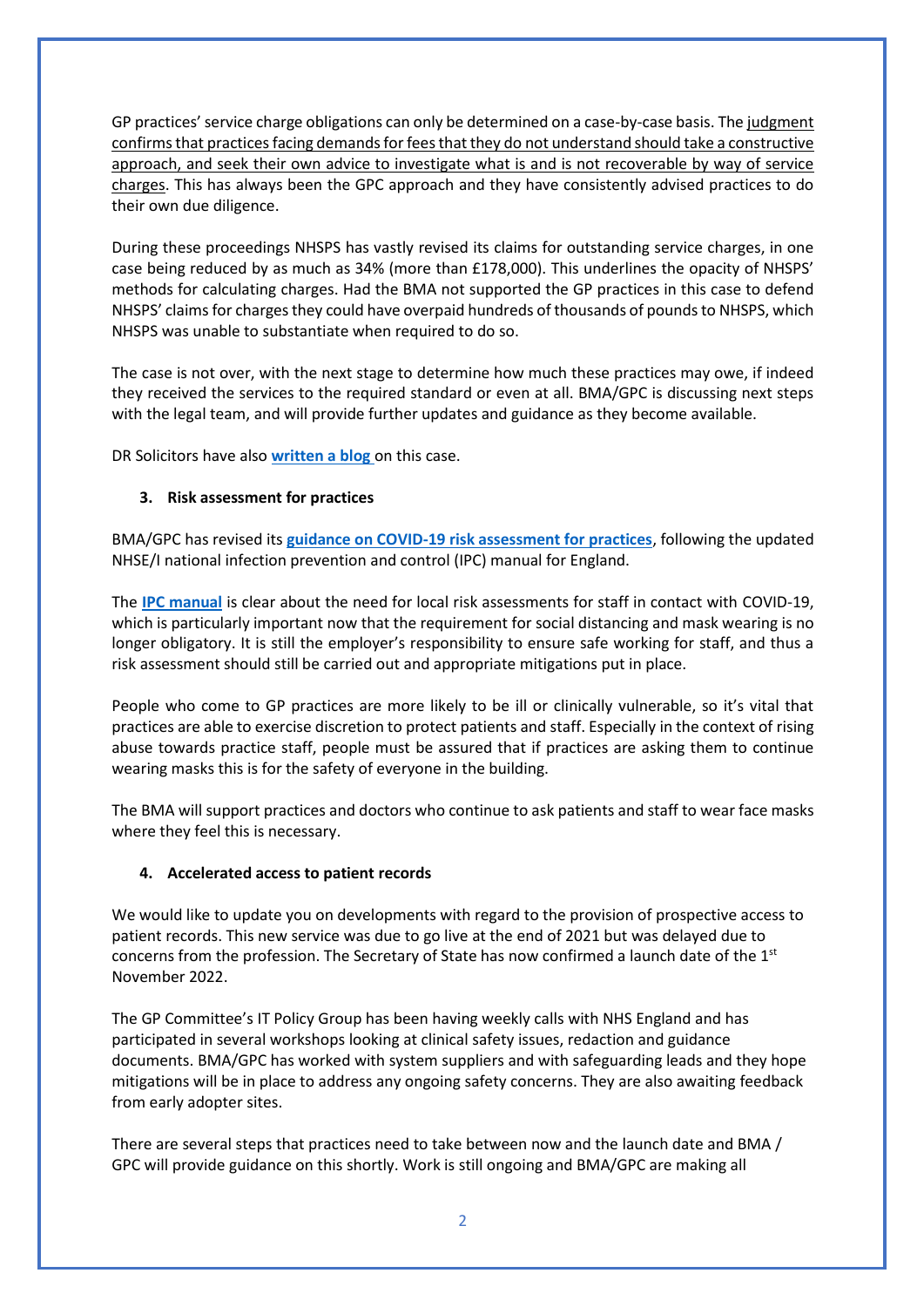necessary representations, and continue to highlight the potential concerns of the profession. If you have any questions, you can contact BMA/GPC vi[a info.gpc@bma.org.uk.](mailto:info.gpc@bma.org.uk)

## **5. Monkeypox**

Whilst the risk of monkeypox infection remains low, the **[UK Health Security Agency \(UKHSA\)](https://www.gov.uk/government/news/monkeypox-cases-confirmed-in-england-latest-updates)** is asking people to be alert to any new rashes or lesions on any part of their body.

If you are concerned that a patient may have contracted the disease, use appropriate PPE, including mask and gloves. For confirmed cases of Monkeypox, UKHSA guidance states that FFP3 respirators should be used. Isolate the person whilst seeking advice on next steps from the local sexual health clinic for urgent advice or your **[local health protection team](https://www.gov.uk/health-protection-team)**, and ensure the consultation room is cleaned appropriately afterwards based on **[UKHPA advice](https://assets.publishing.service.gov.uk/government/uploads/system/uploads/attachment_data/file/746086/Monkeypox_Guidance__cleaning_decontamination.pdf)**.

Monkeypox is now a designated **[notifiable infectious disease](https://www.gov.uk/guidance/notifiable-diseases-and-causative-organisms-how-to-report)** under the Health Protection (Notification) Regulations 2010. This means all doctors in England are required to notify their local council or local Health Protection Team (HPT) if they suspect a patient has monkeypox.

BMA/GPC has raised concerns with NHS England that specific guidance for primary care has not been provided in relation to the latest outbreak of Monkeypox.

Further information is available on the **[UKHSA](https://www.gov.uk/government/collections/monkeypox-guidance)** website.

## **6. Initial Health Assessment services in support of new arrivals from Ukraine**

In order to support Ukrainian refugees arriving in England, NHSE/I is asking CCGs to commission Initial Health Assessment services in support of new arrivals from Ukraine. Whilst CCGs will be free to determine how best to undertake this, and who from, NHSE have developed an outline specification and a template Local Enhanced Service to support delivery by patients' own registered GP practice when they register, should practices wish to sign up. Details this can be found on the **[NHS England](https://www.england.nhs.uk/wp-content/uploads/2022/06/B1604-meeting-the-initial-health-needs-of-people-arriving-in-the-uk-from-ukraine-140622.pdf)  [website](https://www.england.nhs.uk/wp-content/uploads/2022/06/B1604-meeting-the-initial-health-needs-of-people-arriving-in-the-uk-from-ukraine-140622.pdf)**.

The DHSC has also published bilingual versions of the GMS1 registration form: English / Ukrainian: **<https://www.gov.uk/government/publications/gms1.uk>** English / Russian: **<https://www.gov.uk/government/publications/gms1.ru>**

#### **7. Safe surgeries survey**

**[Doctors of the World](https://www.doctorsoftheworld.org.uk/)** wants to hear from general practice staff to find better ways to support staff and patients to ensure that everyone can register with a GP. Part of this work will be used to evaluate the **[DOTW UK Safe Surgeries Initiative](https://www.doctorsoftheworld.org.uk/safesurgeries/)**, a BMA-endorsed programme and toolkit that supports GP practices to become more accessible to socially excluded groups. Please complete a 5 minute **[survey](https://redcap.idhs.ucl.ac.uk/surveys/?s=XC7KAWMR3KNPAWPW)** by the  $20^{th}$  June 2022.

If you're interested in participating in a short [interview/piece of research], please contact Kerrie at [k.stevenson@ucl.ac.uk](mailto:k.stevenson@ucl.ac.uk)

# **8. Fit Notes**

From the 1<sup>st</sup> July, new legislation will be enacted which will allow nurses, occupational therapists, pharmacists, and physiotherapists to legally certify fit notes, in addition to doctors, who are currently the only profession able to do so. Non-statutory guidance has been developed to help individuals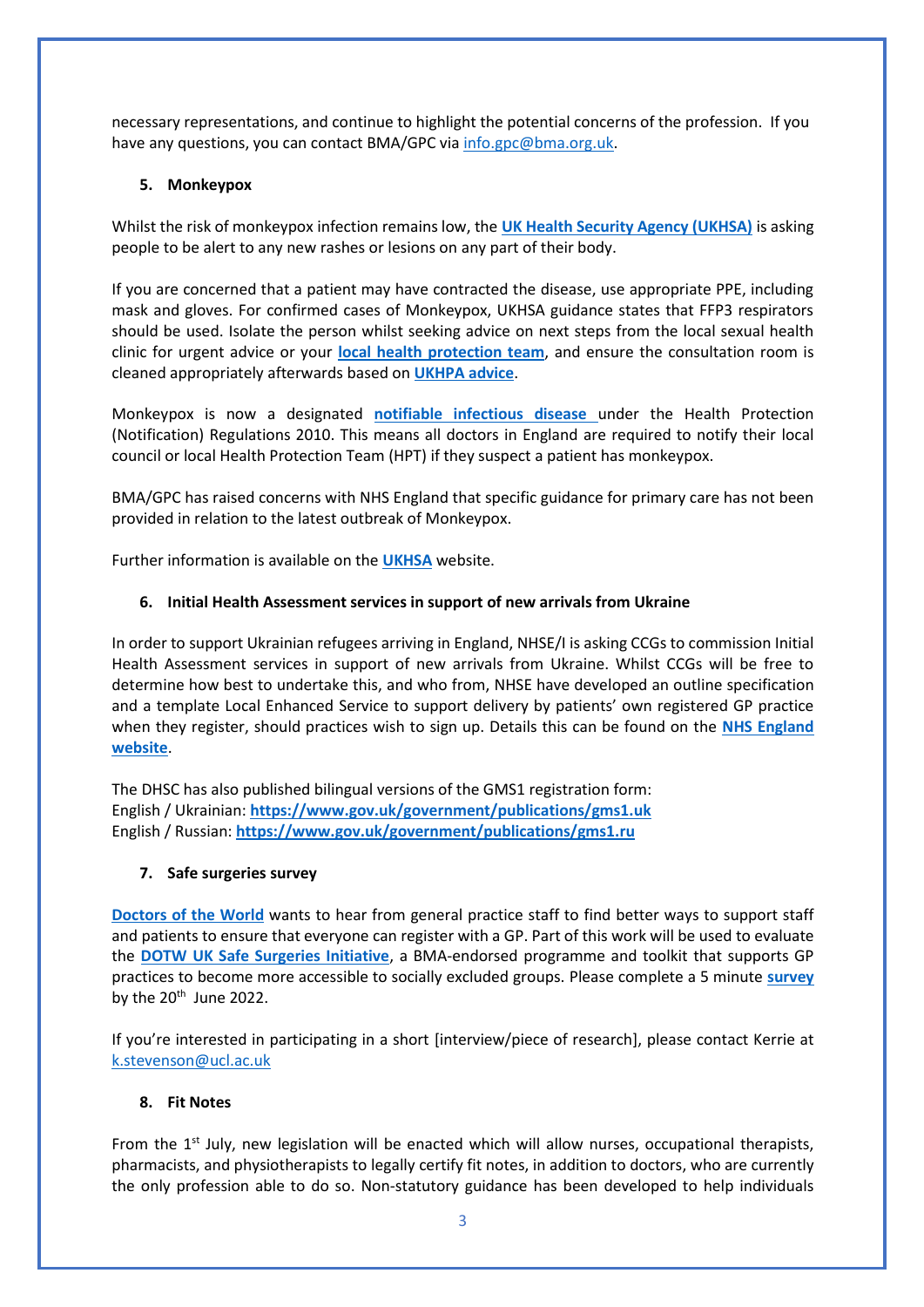identify if this task is within their scope of practice as well as a new training module which should be completed before taking up this task. These new products will be available from the 1<sup>st</sup> July. There will be a rollout period from this date where GP IT systems will be updated to reflect the change.

## **9. GPC Annual Representative Meeting (ARM) elections**

GPC is seeking nominations for 10 seats on **[GPC UK](https://www.bma.org.uk/what-we-do/committees/general-practitioners-committee/general-practitioners-committee-uk-overview)** for a one-session term. At least one seat will have their principal place of work in England, one in Northern Ireland, one in Scotland and one in Wales, and be elected by the RB as a whole. **[Find out what you can expect as a committee member.](https://www.bma.org.uk/what-we-do/committees/committee-information/taking-part-in-a-bma-committee)**

To stand in this election, you must be a BMA member and have a BMA online account.

Nominations will close at 10am on Monday 27<sup>th</sup> June. **[Nominate yourself at elections.bma.org.uk](https://authgateway.bma.org.uk/Account/Login?ReturnUrl=%2Fconnect%2Fauthorize%2Fcallback%3Fclient_id%3Delections.prod%26redirect_uri%3Dhttps%253A%252F%252Felections.bma.org.uk%252F%26response_mode%3Dform_post%26response_type%3Did_token%26scope%3Dopenid%2520electionsprofile%2520roles%26state%3DOpenIdConnect.AuthenticationProperties%253DuCOxRRA1UJy05uPJpTnM3hRk5b-DLUIbAO1c4z1qfP9H9o99Mmj-fKrgIuQhH44MOs-kug9Ni4bbzDM6cM54IiU_Veq1X3sTjqnc_0ETKA86CShD3-QCslvMBTOlW0RnXxMkKCbtKS6QHSCuycS-Thf2OJUxQAcM7UCE1gF7orUlTg2rdUZbePq2f42S58ZZbhxKRW9rsud78dl3Cbuc8A%26nonce%3D637874324317407416.YjM4OTJlZGUtYjY3MC00ZGI0LWE2ZmQtNGMxMTZkOTM5OGU0Y2U0M2Q5ZmMtNGZiZS00ZDFjLTljNzQtN2ZlZWY5ZWE5YTkz%26x-client-SKU%3DID_NET%26x-client-ver%3D1.0.40306.1554)** 

Voting will take place during the **[ARM](https://www.bma.org.uk/what-we-do/annual-representative-meeting)** on 27<sup>th</sup> –29<sup>th</sup> June. Voting is open to delegates of the ARM only.

## **10. BMA Employer Advisory Service**

As a membership benefit, the BMA provides an employer advice service for GP partners and your practice managers. With no expensive contracts, you can get tailored advice from the BMA's specialist team of HR & employment advisers and regulatory knowledge, who can support you with:

- HR & employment law case management
- Reviewing HR documentation and ensuring legal compliance
- Employment tribunal support, and much more.

The service is available to BMA members - **[contact the BMA GP employer advisory service](https://www.bma.org.uk/advice-and-support/gp-practices/bma-support-services-for-gp-practices/gp-employer-advisory-service?utm_source=GP+LMC+update&utm_medium=Email&utm_campaign=EAS+June+2022)**

# **11. Beds & Herts LMC Annual General Meeting – 29th June**

Just a reminder that the Beds & Herts LMC Limited AGM will be held on Wednesday 29<sup>th</sup> June 2022 at 7.15pm at the 76 Lounge, The Lamex Stadium, Stevenage Football Club, Broadhall Way, Stevenage, Herts, SG2 8RH.

All GPs and Practice Managers in Beds & Herts are welcome to observe the meeting, and we would be grateful if you could indicate whether you are able to join by **[clicking here to register](https://www.cognitoforms.com/BHLMC1/bedshertslmcagm2022registrationform)**, so that we can send the agenda and papers in due course and are aware of numbers.

Alongside taking care of the constitutional elements of the business, such as agreeing the accounts, auditors, budget and any amendments to levies, this will be an opportunity to catch up with colleagues, socialise and hear about the positive work the LMC has been doing.

We look forward to seeing you on the 29<sup>th</sup> June 2022!

#### **12. Herts & West Essex Training Hub: Wise 5 Webinar – Prostrate Update**

# **\*Herts & West Essex Wise 5 Colleagues\***

Date: Wednesday 29<sup>th</sup> June 2022 **Time:** 19:30pm **Venue:** Online via MS Teams How to book: Please email **hwetraininghub@nhs.net** to book a place.